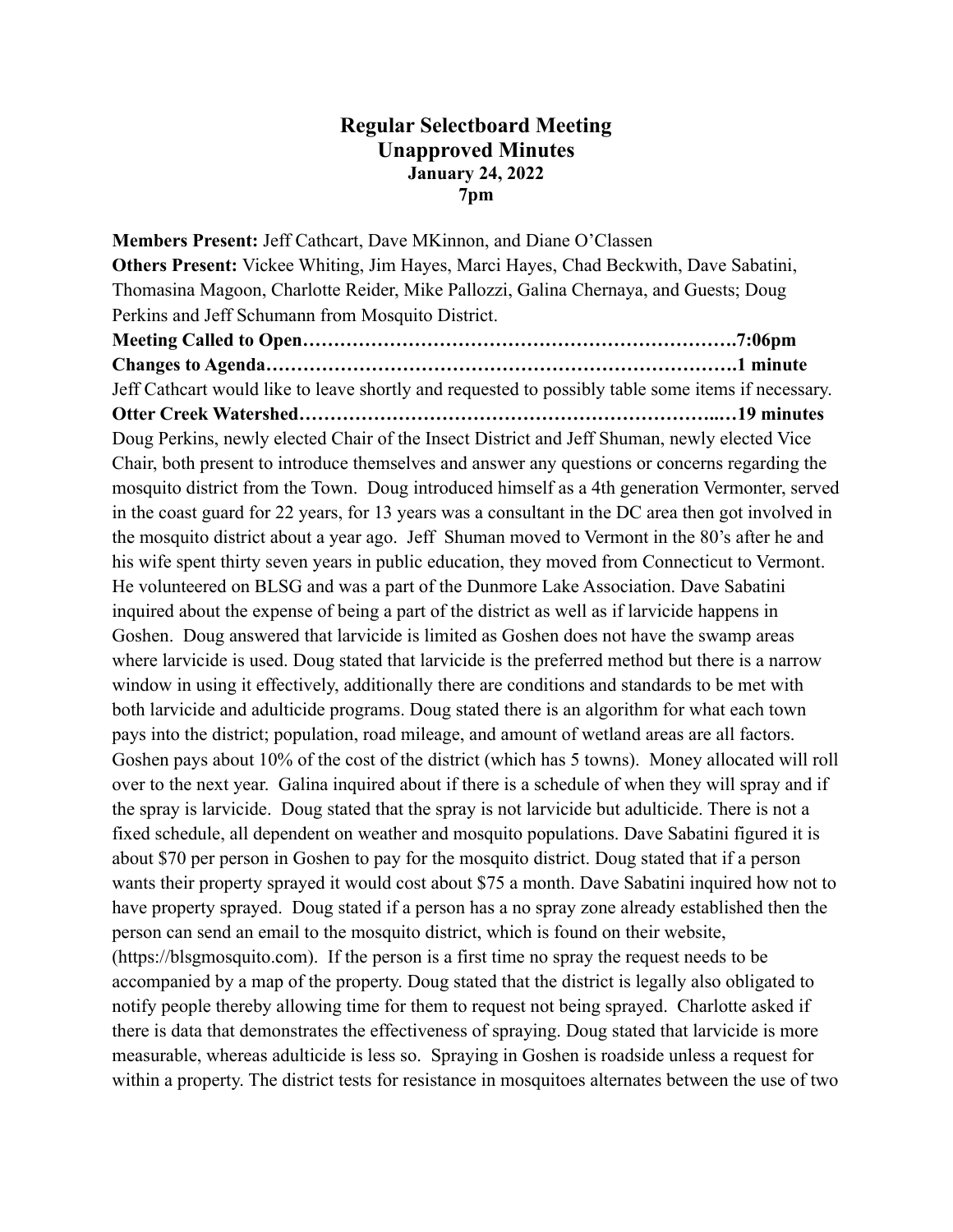different pesticides to reduce resistance. Chad Beckwith stated that the meetings are public and still held via ZOOM if people are interested.

**New Business………………………………………………………………………….20 minutes** Bar Harbor- Vickee stated that Bar Harbor needs the board's approval regarding security of funds. Vickee received an email from Treasury Services at Bar Harbor Bank and Trust. This is regarding security deposits of bank accounts. The bank currently pledges security over \$250,000.00 FDIC. Any accounts with amounts over FDIC limits go through a manual sweep (monthly). Many businesses have one, however Goshen has several accounts to sweep. Bar Harbor will be replacing this security with a letter of credit issued by the Federal Home Loan Bank of Boston. All the Town's funds will then be secured under this letter of credit. Once the selectboard approves this, a letter will be sent to the Town of Goshen as well as to the Auditors, Vickee requests that both letters be kept in the vault at all times. *Jeff Cathcart makes a motions to agree with Vickee's discussion on using the letter of credit for the security of BarHarbors funds, Dave McKinnon 2nd.*

Town Hall Meeting- Dave McKinnon stated that Rosie found the majority of people would like to have an in-person Town Meeting. Jeff Cathcart is concerned with the number of people in the room and would like to have increased air circulation. Dave McKinnon stated they can strongly recommend people to wear masks. Jeff Cathcart said, for him, it is very difficult hearing people with masks on, as he relies on facial expressions and reading lips. Charlotte inquired if ZOOM could be an option as well as in person. Dave McKinnon will look into this. Thomasina suggested using Camp Thorpe as a meeting space as it is larger. Thomasina offered to reach out to Camp Thorpe and inquire about this. She also expressed the importance of people being able to have the opportunity to make their own choices and thinks accommodations should be available but does not feel that masks should be mandatory. Thomasina offered to assist with a sound system and help with technology for joining ZOOM. Marci mentioned using the kitchen area at the Town Hall to expand space and that with the sound system this could be a good option as well. Dave Sabatini inquired about the access of Camp Thorpe and who would be responsible to plow if a storm occurs. Dave McKinnon after consideration stated he doesn't believe that the meeting location can be moved. He stated that Rosie, per mandate, already filed with the State a designated location. Jeff Whiting said in an emergency a meeting location can be moved but there are legal ways it needs to happen. Dave McKinnon stated that Camp Thorpe is already one of the Town's emergency locations, but not a designated or alternate location. Dave McKinnon will verify tomorrow of the Zoom and alternate location options for the Town with the Clerk. Charlotte voiced that she would be more comfortable with having the meeting in a larger space and that Covid warrants an emergency situation.

**Old Business……………………………………………………………………….14 minutes** Brandon Area Rescue- Vickee stated this request is a line item on the budget, she would like this amount by tomorrow. *Jeff Cathcart made a motion appropriate a line item increase for the Brandon Area Rescue Squad for the amount proposed, Diane O'Classen 2nd.*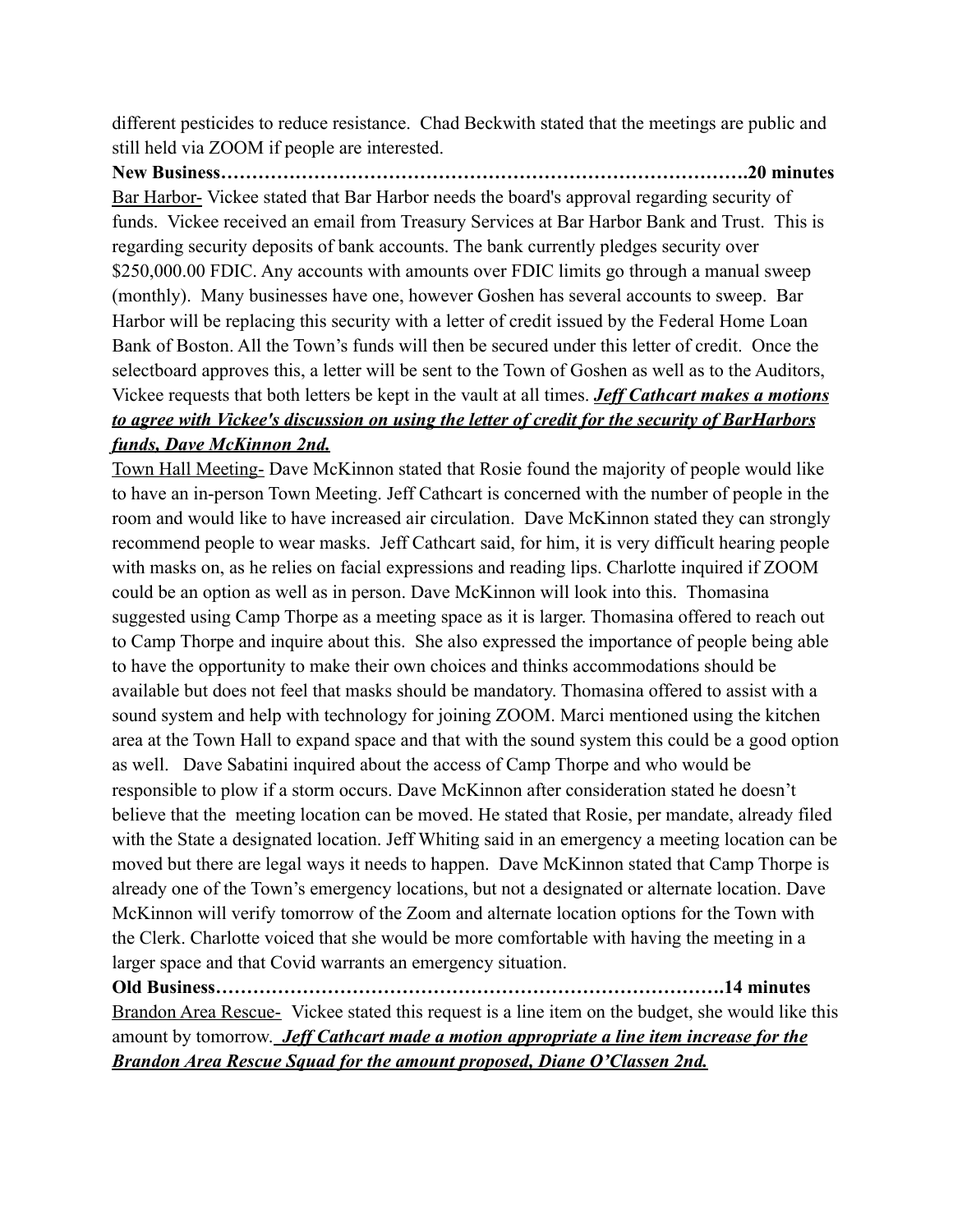Town Hall Renovations- Jeff Cathcart met with Jenna Lapinski from the State Historic Division to discuss the Town Hall Building. The overhang is not an original part of the structure and needs to be taken off. After damages are accessed, Jenna will visit again. Funds may become available for Historic preservation this year but not a guarantee as the State already has distributed funding, regardless the overhang and exterior of the building needs to be repaired. All work done needs to be historically accurate in order to be able to keep the building as historic and to receive future funding. Jeff Cathcart would like to make a motion to put \$4,000.00 a year in a new account for 5 years, he will propose this at the Town meeting for the people to discuss and vote. Grant applications need to be applied a year ahead. Jeff Cathcart already started a grant application for next year and will be submitting it before October. He will work with the Town Office to gather information. Additionally he will talk with the longtime families, the Hayes's and the Brown's and others who may know the history of the building. Jeff needs to gather any historical information on the building and its importance to the Town. This should include the building's history as a meeting place and church, when electrical lighting went in, any events such as baptisms and marriages, and why the building matters to the Town. The State would like to see the windows and doors repaired and the security on the building doors will be addressed. He also needs to get what work was done on the building and if it is to historic specs. Jeff Whiting said that Max Kraus did a good write up on the Town Hall, which he has and will give to the board. A grant was obtained with the beam work many years ago. Thomasina thanked Jeff Cathcart for looking into and doing the work for this. Galina thanked Jeff as well. Galina inquired if it matters who does the work as far as being historically licensed. Jeff Cathcart stated that it doesn't matter who does the repair as long as it is done under the historical specification. Jim stated that he just got through doing a historic gothic corn crib and it was inspected by the state frequently. Jim had to make the louvers and trim work to match the historic nature as they are not manufactured or sold, he stated the State is very attentive and specific with work. This will be a new line item if approved. Dave Sabatini offered his help in any way. Jeff Cathcart also mentioned that for art and music in the building grants can be obtained for that. **Roads………………………………………………………………………………35 minutes** Waste Hauling- Marci stated the waste pick up has been challenging, is not working well, and is being abused. She would like to shift the waste collection to a drop off. She would like to have an added article for this to be discussed and voted on at Town Meeting. Thomasina inquired if this can be a decision that the board can make. The waste collection was voted by the people, therefore to change it, a vote would be needed again. Jim and Marci both stated some issues such as heavy bags, out of town bags, trash scattered throughout town, mechanical issues with the truck, waste that is not sorted property, wet recycling, frozen compost, are just a few challenges.

Dave McKinnon felt that this is a budget item, figures need to be presented. Marci feels that the cost should not be very different. Vickee stated that the income from tickets purchased has decreased. Marci stated when the Town had recycling drop off there was a definite sense of community, which has been lost. She feels that having a drop off collection will be good for the community as a place to meet and chat. She inquired with surrounding Towns and drop off is a